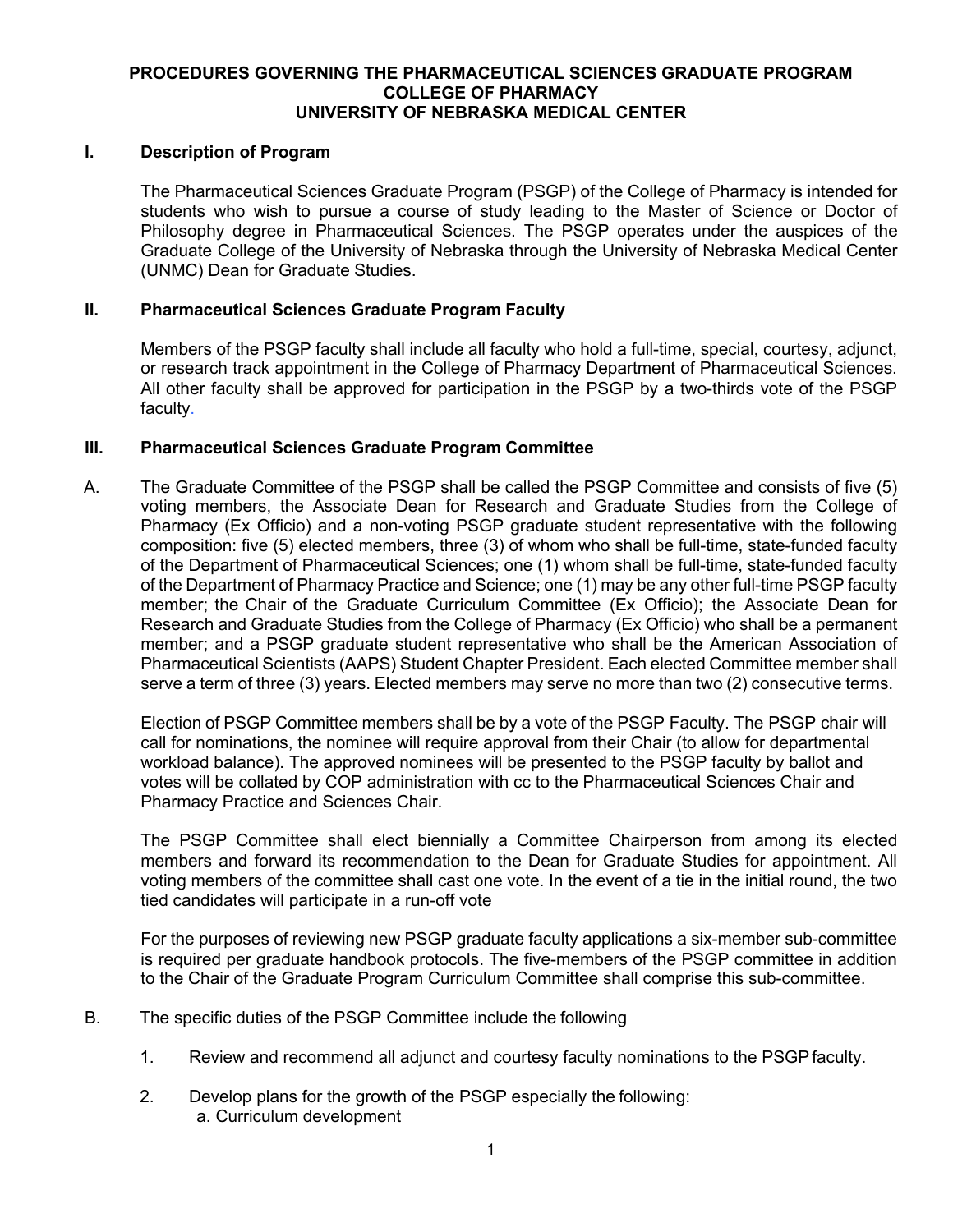- b. Graduate student recruitment
- c. Develop short-courses and organize symposia and workshops
- d. Promote participation of PSGP students in scientific meetings and symposia
- e. Encourage PSGP students to apply for external fellowships.
- f. Develop contacts with academic and industrial representatives
- 3. Review applications for graduate student admission to the PSGP, and submit recommendations regarding admission to the UNMC Dean for Graduate Studies and Research;
- 4. Appoint Advisory Committees for students pursuing the Master of Science (M.S.) degree;
- 5. Make recommendations to the UNMC Dean for Graduate Studies for Supervisory Committee appointments for PSGP students pursuing the Doctor of Philosophy (Ph.D.) degree;
- 6. Review progress of students in the PSGP for compliance with the guidelines of the UNMC Graduate College and PSGP requirements. This includes timely formation of the student's advisory/supervisory committee, submission of a Program of Study, submission of a proposal for the Comprehensive Examination, annual review, and the thesis/dissertation defense;
- 7 Evaluate courses and the curriculum in the PSGP at least once every three years;
- 8. Evaluate all PSGP course proposals prior to submission to the UNMC Graduate Council;
- 9. Recommend recipients of select graduate student fellowships to the Dean for Graduate Studies;
- 10. Select students for teaching assistantships. Preference for funding will be given to students admitted with the Ph.D. degree objective.
- C. The PSGP Committee shall discharge its official actions by a majority vote.

#### **IV. Policies Governing the Admission and Progress of Studies**

The PSGP Committee shall be responsible for the admission and academic progress of students admitted to the program. In addition to meeting the following requirements, PSGP students and research advisors must also conform to the general requirements and procedures of the Graduate College of the University of Nebraska.

#### **A. Application for Admission**

1. Applications for admission to the PSGP must be submitted online. In addition to the general requirements governing admission to the Graduate College that are detailed in the Graduate Studies Bulletin website (http:www.unmc.edu/gradstudies/), the following requirements must also be satisfied:

a. To be admitted to the PSGP, applicants must hold the minimum of a baccalaureate degree or its equivalent from an accredited college or university. Applicants should have achieved a minimum cumulative grade-point average (GPA) of 3.0 on a 4.0 scale or equivalent qualification. Under special circumstances, students with a cumulative GPA below 3.0 may be considered for admission to the PSGP and admitted with PROVISIONAL status. The provisional status will be removed by earning a grade of not less than B in all courses in the first two semesters following admission.

b. A report of Graduate Record Examination (GRE) scores is optional for of all applicants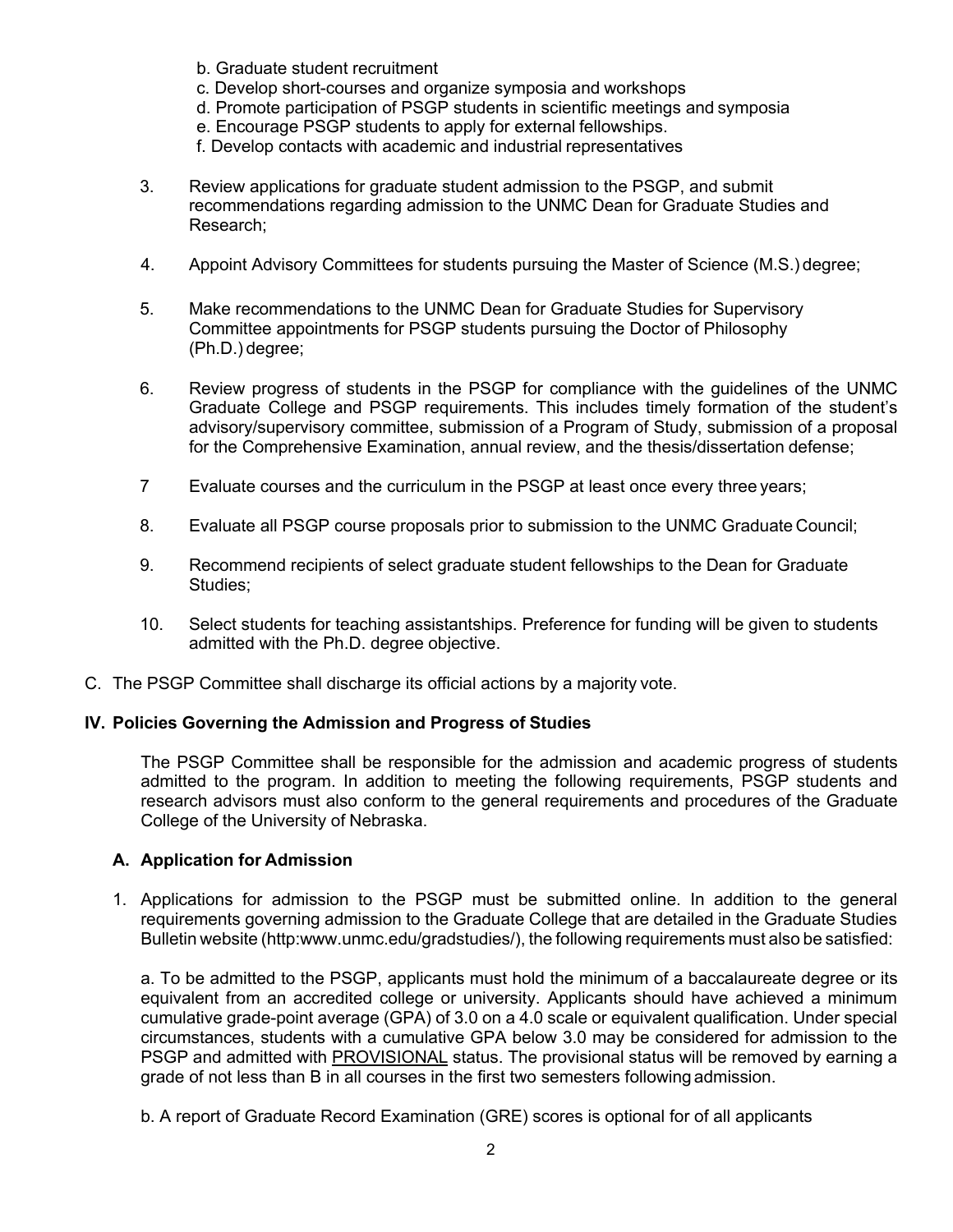seeking admission to the PSGP. GRE scores may be submitted by the student or requested by the PSGP committee.

c. The Test of English as a Foreign Language (TOEFL) examination for English proficiency is required of all students from a country where English is not the native language. Applicants must meet the minimum score requirements established by UNMC.

- **2.** A completed application must include the following**:**
	- a. Application form;
	- b. One official transcript from each university or college attended;
	- c Three letters of recommendation;
	- d. Official record of GRE and TOEFL (if applicable) scores.

## **B. Review of Applications for Admission**

Applications for admission indicating an intent to pursue studies leading to the Master of Science or Doctor of Philosophy degree with an emphasis in Pharmaceutical Sciences will be forwarded by the UNMC Dean for Graduate Studies to the PSGP Committee for review. Each application will be reviewed by the PSGP Committee. Evaluation of the applications will be based in part upon prior academic performance, GRE score, letters of recommendation, prior research experience, if applicable, and English proficiency. After the application has been reviewed, the PSGP Committee will forward its recommendations to the UNMC Dean for Graduate Studies for appropriate action.

## **C. Programs of Study**

#### 1. Master of Science Degree

- a. Prior to the appointment of an Advisory Committee, the PSGP Committee shall appoint an interim advisor to counsel the student on course requirements, program requirements, development of a preliminary Program of Study, and other matters pertaining to graduate study.
- b. Prior to selecting a Research Advisor, each student shall meet with at least six PSGP faculty members to determine the research area that would be most appropriate for his/her research interest(s). The student shall select a Research Advisor who must be a College of Pharmacy PSGP member, by 2 months from the date of matriculation into the PSGP. The Research Advisor shall act as Chair of the Advisory Committee. With the permission of the PSGP committee, a student may join a PSGP faculty outside the College of Pharmacy.
- c. The Individual Development Plan (IDP) must be submitted by 3 months after matriculation. Ideally, this will be accomplished with the help of the student's research advisor. However, the interim advisor will act in his/her role as temporary mentor to complete the IDP, if needed.
- d. After consultation with the student, the Research Advisor shall forward to the PSGP Committee a list of proposed members for the Advisory Committee. The Advisory Committee shall be composed of a minimum of three graduate faculty members including the research advisor/chair. The majority of the advisory committee members must be from outside the advisor's research group.
- e. The advisory committee of students must be formed by 3 months from their matriculation into the program and approved by PSGP and the UNMC Dean for Graduate Studies.
- f. The advisory committee should have its  $1<sup>st</sup>$  meeting with the student, outline, and approve a program of study by 4 months from their matriculation into PSGP, but ideally before registration of courses of the second semester of the MS program.
- g. The PSGP Committee will appoint the Advisory Committee and inform the UNMC Dean for Graduate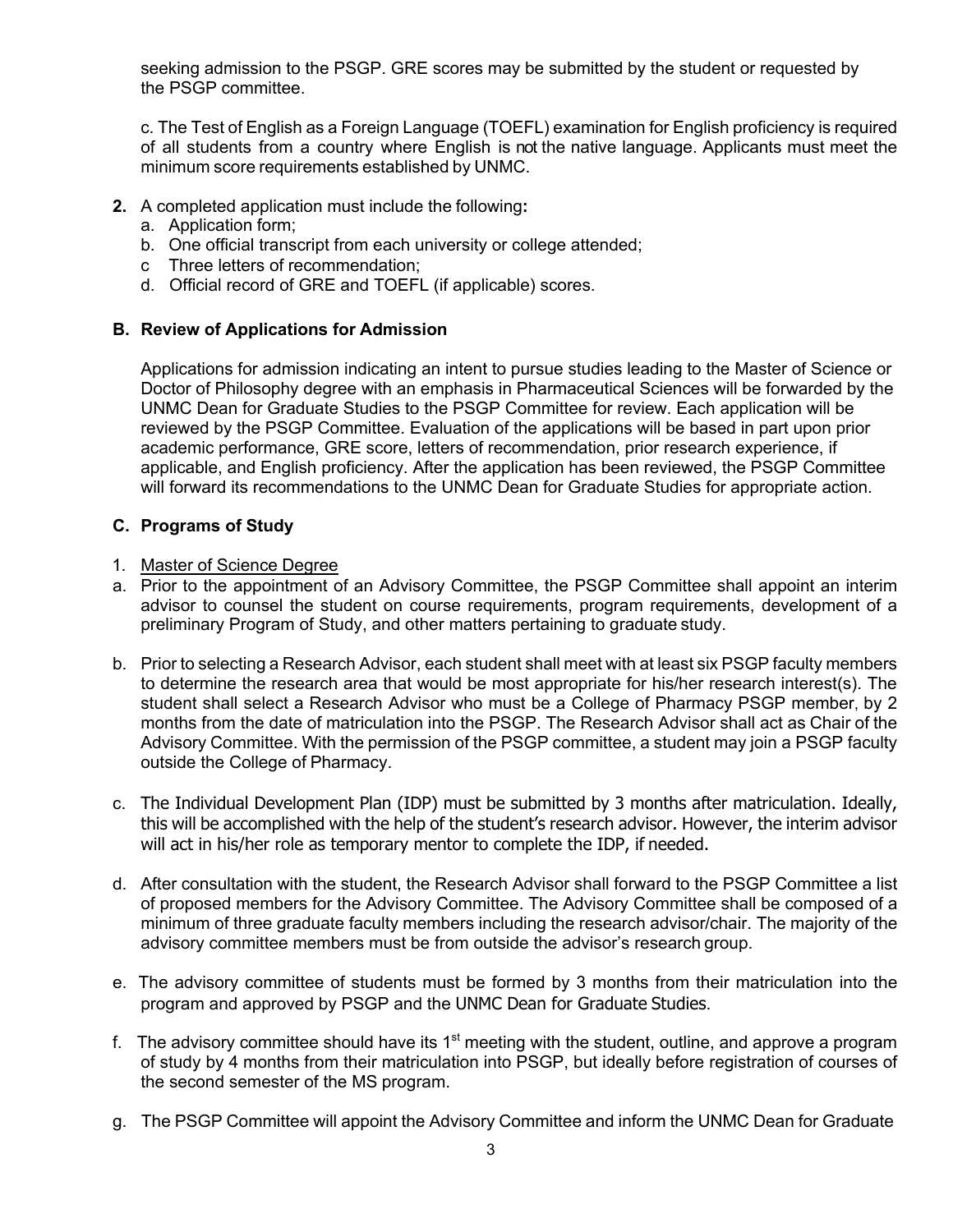Studies thereof.

- h. The Advisory Committee has the following principal responsibilities:
	- i. Assist the student in developing a Program of Study.
	- ii. Advise the student regarding research direction and thesis preparation.
	- iii. Administer the Comprehensive Examination.
	- iv. Serve as the Examining Committee for the Final Oral Examination, i.e. thesis defense.
- i. The Advisory Committee shall meet at least once every 6 months to review the student's progress in coursework and research. A copy of the minutes of all advisory meetings shall be given to the student's Advisory Committee members, Chair of the PSGP Committee, and the UNMC Dean for Graduate Studies (Sequidor).
- j. MS students may not receive a stipend from the lab in which they perform thesis research. MS students are allowed to seek part-time employment at or outside UNMC as long as said employment does not contribute to the thesis research. Time dedicated to part-time employment must be communicated to the advisor.
- 2. Doctor of Philosophy Degree
- a. Prior to the appointment of a Supervisory Committee, the PSGP Committee shall appoint an interim advisor to counsel the student on course requirements, program requirements, development of a preliminary program of study, and other matters pertaining to graduate study.
- b. Prior to selecting a Research Advisor, each student shall meet with at least six PSGP faculty members to determine the research area that would be most appropriate for his/her research interest(s). Additionally, students must complete a minimum of three laboratory rotations with research groups of PSGP faculty with a primary appointment in the College of Pharmacy. Each rotation must be for a minimum of two months and a maximum of 3 months, unless exempted by the PSGP Committee prior to selecting a Research Advisor. In addition to the three rotations within the College of Pharmacy, students may choose, with approval of the PSGP committee, to complete additional laboratory rotations in research groups of PSGP faculty with a primary appointment outside the College of Pharmacy. Choosing a lab outside of the COP requires PSGP Committee approval. While rotations are intended for students entering PSGP as a TA, in exceptional circumstances, a student entering as an RA may be considered for rotation with the supervisor's and PSGP committee's permission.
- c. The Individual Development Plan (IDP) must be submitted by 12 months after matriculation. Ideally, this will be accomplished with the help of the student's research advisor. However, the interim advisor will act in his/her role as temporary mentor to complete the IDP, if needed.
- d. The student shall select a Research Advisor who shall be a PSGP faculty member, by 9 months from the date of admission into PSGP. Students recruited by the College through national and international scholarship programs are required to select research advisors from PSGP faculty with a primary appointment in the College of Pharmacy. The Research Advisor, after consultation with the student, shall forward to the PSGP Committee a list of proposed members for the Supervisory Committee. The Supervisory Committee shall be composed of at least four graduate faculty members including the Research Advisor. The majority of the supervisory committee members must be from outside the advisor's research group.

If a student chooses a faculty advisor with a primary appointment outside the College of Pharmacy, that faculty member will be required to reimburse the department for stipend costs associated with time spent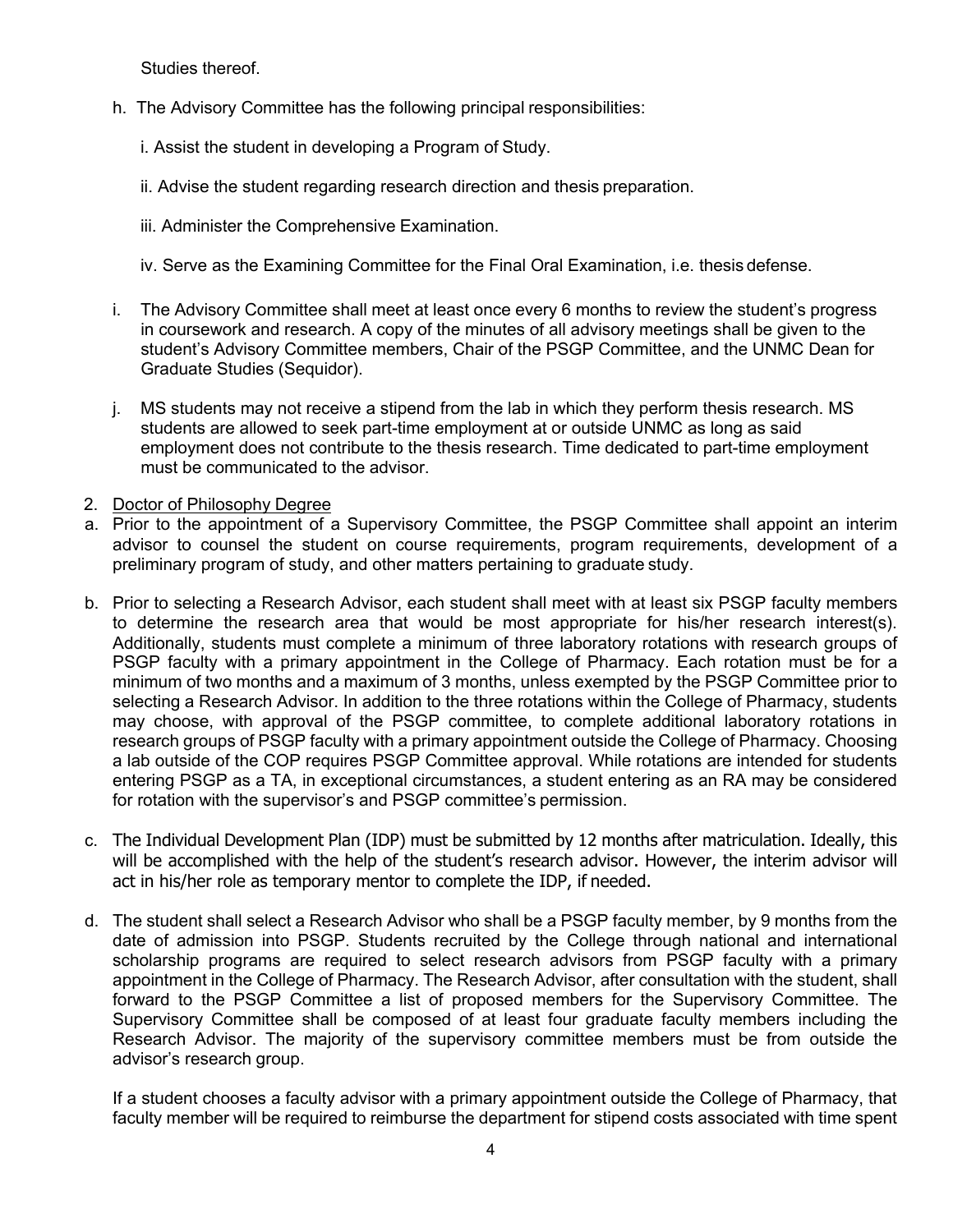in the faculty member's laboratory during the first year stipend period.

e. The Supervisory Committee of students should be formed within one year from their admission into the program. No more than one voting member can be from the same independent PI's research group (i.e. PI, Research Assistant, Associate or Full Professor). Research faculty may be added as a non-voting member of the student committee for faculty development purposes (in the case of a conflict of interest) upon agreement of all parties.

The PSGP committee will approve all student committees and decide on definition of conflict of interest.

- f. The Supervisory Committee must have its  $1<sup>st</sup>$  meeting with the student, outline, and approve a program of study by 13 months from the start of classes in the first year in the PSGP. It is encouraged, however, that students form a committee as early as possible.
- g. In the case of students who are admitted to the Program and supported by faculty in the form of a research assistantship, the respective faculty will serve as that student's Research Advisor and will guide the student in developing his/her Program of Study. Laboratory rotations for those students will be at the discretion of the student's Research Advisor.
- h. The PSGP Committee will review the proposed membership of the Supervisory Committee and may recommend the appointment of additional members, if deemed advisable. The PSGP Committee will forward its recommendation to the UNMC Dean for Graduate Studies for approval andappointment.
- i. The Supervisory Committee has the following principal responsibilities:
	- i. Assist the student in developing a Program of Study;
	- ii. Approve the topical area for dissertation research;
	- iii. Recommend language and research training and techniques;
	- iv. Advise the student regarding research direction and dissertation preparation;
	- v. Administer the Comprehensive Examination;
	- vi. Serve as the Examining Committee for the Final Oral Examination, i.e. dissertationdefense.
- j. The Supervisory Committee must meet at least once every 6 months to review the student's progress in coursework and research. A copy of the minutes of all Supervisory Committee meetings shall be given to the student's Supervisory Committee members, Chair of the PSGP Committee, and to the UNMC Dean for Graduate Studies (Sequidor).
- k. Failure to meet deadlines related to formation of a Supervisory Committee, IDP, 1<sup>st</sup> and subsequent meetings will result in a registration hold per UNMC Graduate Studies Guidelines
- 3. Course Requirements

All students are required to register for the PHSC 960 Current Topics in The Pharmaceutical Sciences (Journal Club) for six semesters, and PHSC 970 Seminar in Pharmaceutical Sciences every Fall and Spring semesters.

M.S. Course Requirements: Each M.S. student must complete 3 or 4 core courses as defined by the PSGP Curriculum (http://www.unmc.edu/pharmacy/programs/psgp/curriculum.html). The required core courses include PHSC 845 Quantitative Pharmaceutical Analysis, PHSC 885 Physical Pharmacy, PHSC 910 Pharmacokinetics and Biopharmaceutics and IPBS 801 Fundamentals of Biomolecules. IPBS 801 may be waived if the student received a B or better in an undergraduate or graduate biochemistry course prior to admission into the PSGP program. One elective course is required and will be determined with the assistance of the student's advisory committee. The student's advisory committee shall guide him/her in their course requirements. Each M.S. student is expected to complete his/her core course requirement within 18 months after matriculation into the PSGP.

Ph.D. Course Requirements: The PSGP curriculum for Ph.D. students consists of four separate tracks from which students can choose. These curriculum tracks are the following: 1) Drug Delivery and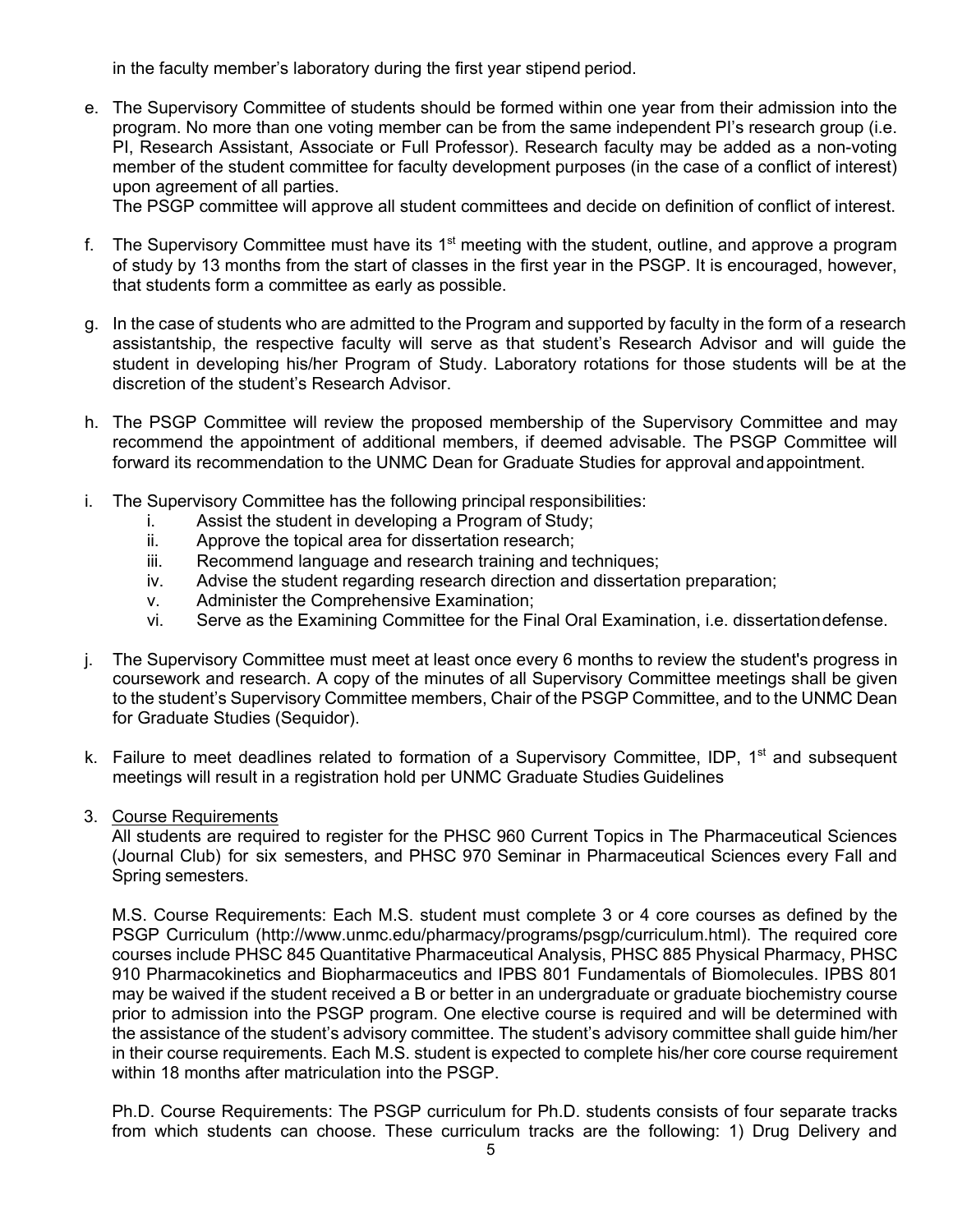Biopharmaceutics; 2) Biophysics; 3) Medicinal Chemistry; and 4) Clinical Pharmaceutical Sciences. All students in the PSGP must take PHSC 845 – Quantitative Pharmaceutical Analysis and IPBS 801 Fundamentals of Biomolecules. Additional track-specific curriculum requirements are outlined below. The need for any additional courses beyond those outlined in the curriculum will be determined by the student's supervisory committee. The student's supervisory committee shall guide him/her in their course requirements. Each Ph.D. student is expected to complete his/her course requirement within two years after admission into the PSGP.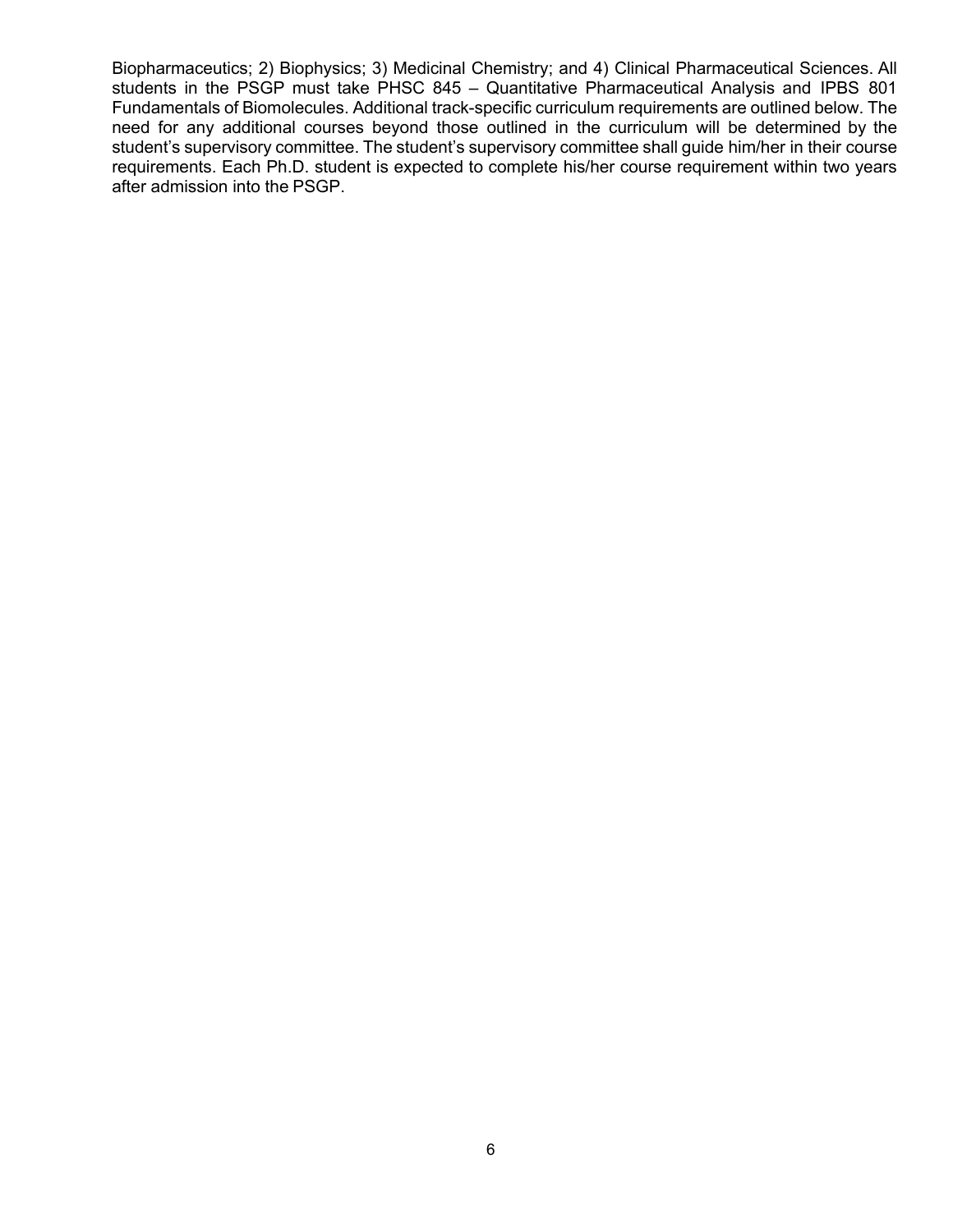Drug Delivery and Biopharmaceutics Track: Required: Pick 2 of 4

PHSC 885 – Physical Pharmacy PHSC 852 – Pharm. Chem. PHSC 910 – PK & Biopharm. BIOS 806 – Biostatistics 2-Electives

Medicinal Chemistry Track:

CHEM 8246 – Adv. Org. Chem. – Mech.\* CHEM 8236 – Adv. Org. Chem. - Synthesis\* PHSC 830 – Advanced Medicinal Chemistry PHSC 903 – Spectroscopic Methods & Analysis 1-Elective

\*UNO Course. If cannot be taken before end of 3<sup>rd</sup> year may be substituted.

Biophysics Track: Required: Pick 2 of 3 PHSC 885 – Physical Pharmacy PHSC 848 – Nano & Bioimaging PHSC 921 – Biophysical Chemistry 2-Electives

> Clinical Pharmaceutical Sciences Track: PHSC 920 – Applied PK in Transl. Res. PHSC 905 – Applied Pharmacogenomics BIOS 806 – Biostatistics I BIOS 808 – Biostatistics II 1-Elective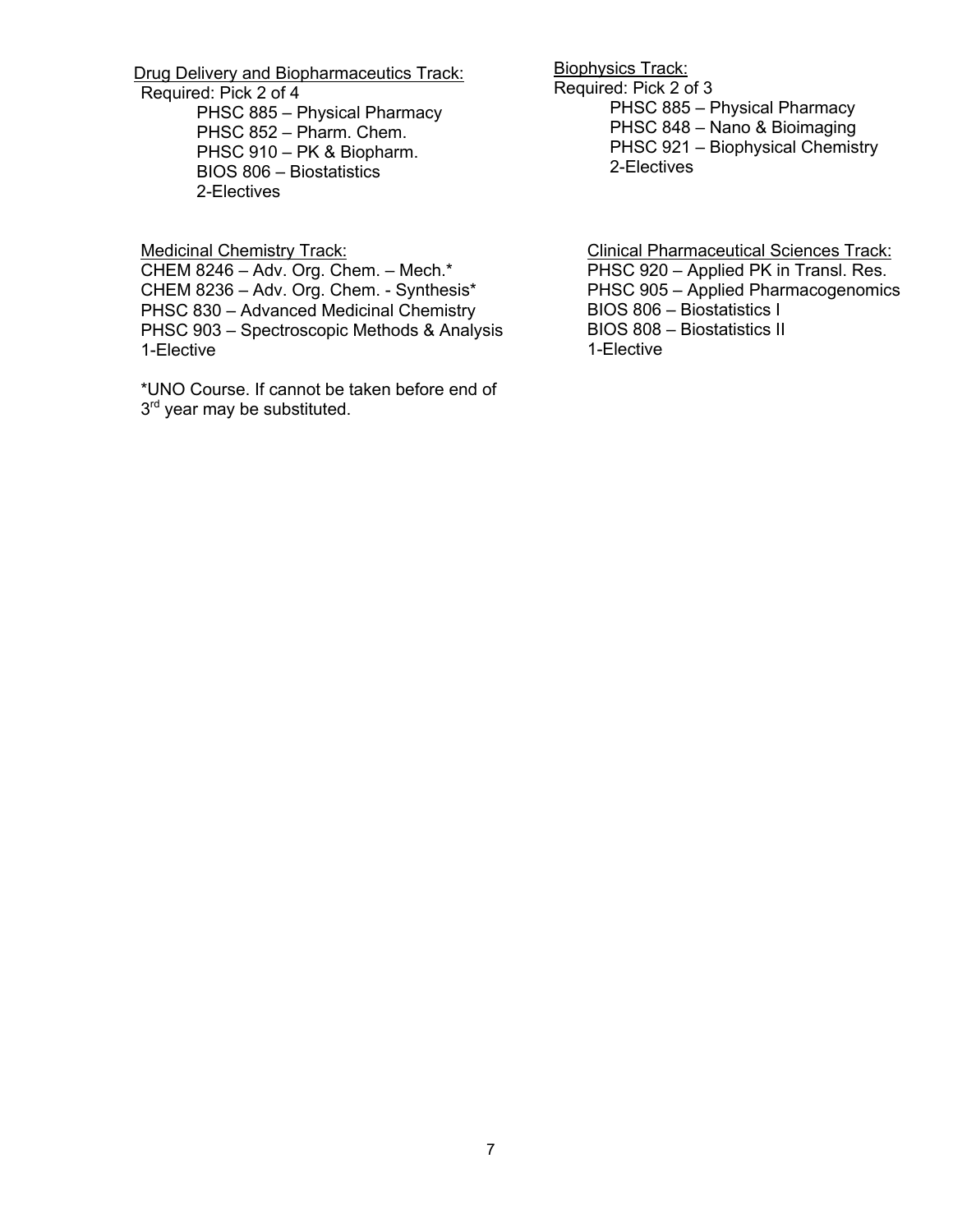## 4. Seminars

All PSGP Ph.D. students are required to give two 30-minute seminars involving their graduate research of admission to the PSGP. A research seminar at any COP research event will count towards this requirement. One seminar requirement may be waived by the PSGP Chair when a student provides evidence of giving an oral presentation at a national or international conference. Attendance is mandatory for all departmental, college, CDDN, and defense seminars. Up to four unexcused absences per semester are allowed.

All PSGP M.S. students are required to present a public defense seminar involving their graduate research of admission to the PSGP. This will fulfil the requirement to give one 30 minute seminar.

## 5. Examination Requirements

#### a. Master of Science Degree

For students pursuing the Master of Science degree in the PSGP, a written Comprehensive Examination covering material in the approved Program of Study is required. An optional, supplemental oral examination may be held by the Advisory Committee. The Advisory Committee will define the format of the Comprehensive Examination, solicit questions from appropriate instructors, and administer the Comprehensive Examination. The Advisory Committee will inform the student in writing of the format and scope of the Examination and provide the names of the examiners. This information will also be distributed to the PSGP Committee. Within seven days following completion of the Examination, the results of the Comprehensive Examination will be provided to the student, the Advisory Committee, the PSGP Committee, and the UNMC Dean for Graduate Studies.

A Final Oral Examination with primary emphasis on a defense of the thesis research project is also required. On approval by the UNMC Dean for Graduate Studies and Research, the Advisory Committee will serve as the Examining Committee for the Final Oral Examination. Graduate studies requires at least two weeks advance notice of an intent to hold the final thesis defense.

No student will be permitted to take the Comprehensive Examination or Final Oral Examination more than twice. Following failure of either of these examinations for the second time, the student shall be dismissed from the PSGP.

#### b. Doctor of Philosophy Degree

Comprehensive Examination: A Comprehensive Examination is required for all students pursuing the Doctor of Philosophy degree. The purpose of the Examination is to determine the extent of the student's knowledge and ability to apply that knowledge. Students must take the Comprehensive Examination within three years after joining the program.

The examination shall include a written original research proposal in the format of a NIH R21 application. The topic cannot be research that the student has already completed or is currently pursuing for their research project, nor a topic taken from one of the mentor's grant applications. The topic does not have to be related to the student's (or mentor's) research project. The research proposal must include vertebrate animal and human subject sections (if such research is proposed). A member of the students advisory committee who is not the student's primary mentor will serve as chair of the comprehensive exam committee.

The student will be required to present the specific aims of the proposed topic to his/her Supervisory Committee for their approval prior to writing a full proposal. The full proposal should be submitted to the Committee within two months from the date of approval of the specific aims and should be defended within four weeks after submitting the proposal. The comprehensive examination includes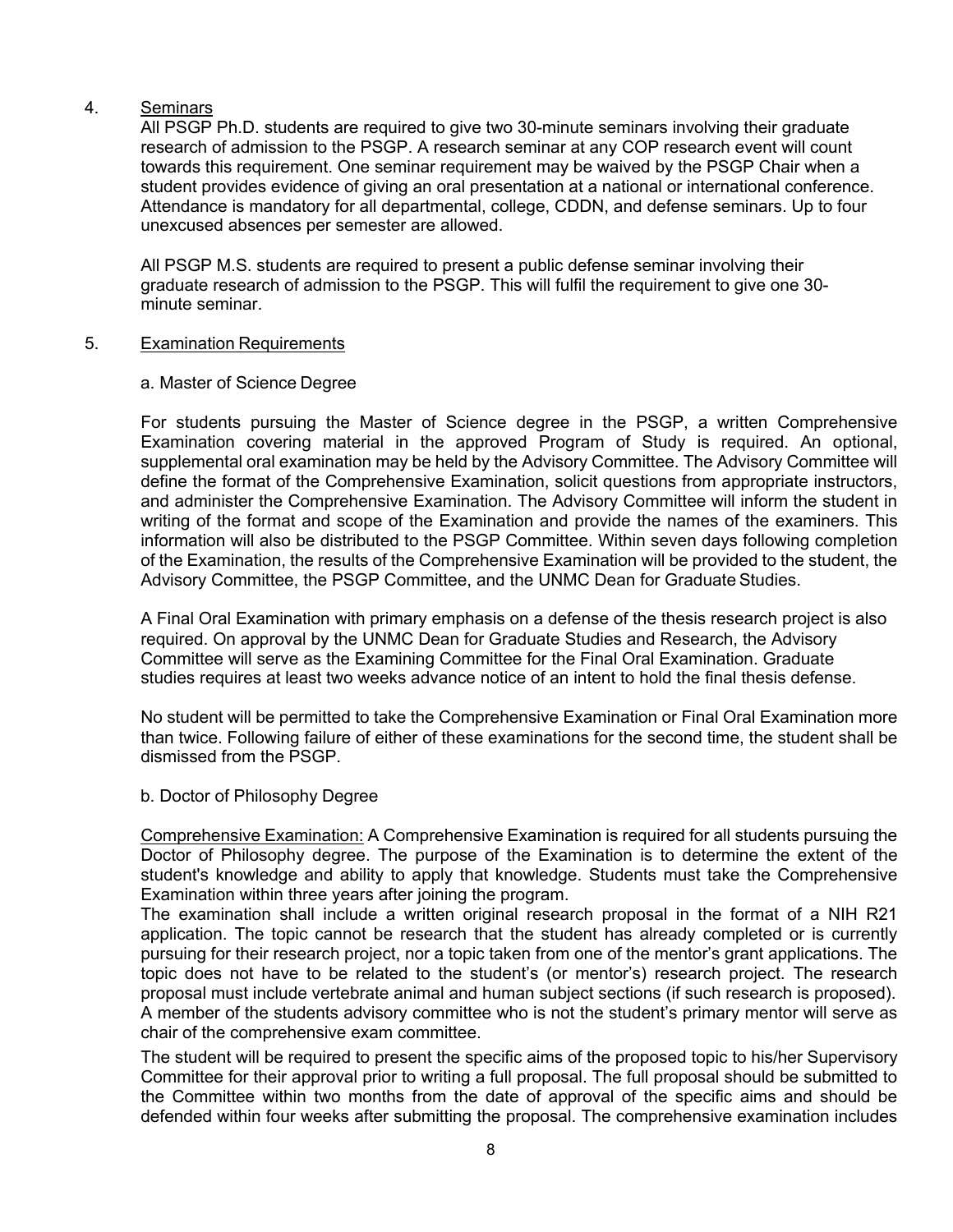a 25-minute presentation, which is open for all faculty and students to attend. The Examination may also include questions from the student's Program of Study. If the majority of the Committee members decide the student did not defend the proposal to their satisfaction, he/she will be given an opportunity to defend the proposal again. This should be done within three months after the initial defense. If the student does not successfully pass the Comprehensive Examination, he/she will be terminated from the PSGP. In special circumstances, the student may be considered for the award of a Master of Science Degree.

The results of the Comprehensive Examination will be provided to the student, the Supervisory Committee, the PSGP Committee, and the UNMC Dean for Graduate Studies and Research. On successful completion of the Comprehensive Examination, the student is eligible to apply for Admission to Candidacy.

The Comprehensive Exam must be attempted before the end of their third year of study. The exam must be completed no less than seven months prior to the dissertation defense. All core and track coursework must be completed prior to taking the Comprehensive Examination. Each student must provide the PSGP Chair with evidence that they are on track to complete the Comprehensive Examination no later than 18 months after matriculation. The Comprehensive Examination must be attempted by the end of the third year. Failure to meet this "deadline will be considered to have failed the initial attempt" as dictated by Graduate Studies (http://catalog.unmc.edu/graduatestudies/requirements-degrees/).

Final Oral Examination: A Final Oral Examination or dissertation defense is also required. The Final Oral Examination is a public examination administered by the Supervisory Committee after the student has been admitted to candidacy, all coursework has been completed, and the dissertation has been submitted for approval. Before completion of the degree, there must be evidence that the dissertation material has been submitted for publication in a peer review journal.

No student will be permitted to take the Final Oral Examination more than twice. Following failure of the Examination for the second time, the student shall be dismissed from the PSGP.

#### **Procedures for Resolution of Graduate StudentGrievances**

All student disciplinary actions and grievances shall be handled according to the procedures developed by the UNMC Graduate Council.

# **V. Pharmaceutical Sciences Graduate Program FacultyMeetings**

- A. An annual meeting of the PSGP faculty shall be held immediately following the completion of the Second Semester.
- B. Additional meetings of the PSGP faculty may be held upon the call of the Chairperson of the PSGP Committee or upon the written request of three (3) members of the PSGPfaculty.

# **VI. Amendment of the Procedures for Governing the Pharmaceutical Sciences Graduate Program**

These procedures may be amended by a two-thirds vote of the PSGP faculty, provided that written notice of the amendment with an accompanying statement of the purpose and effect has been distributed to each member of the PSGP faculty at least seven (7) days prior to the vote. The vote may be by written ballot or at a meeting of the PSGP faculty.